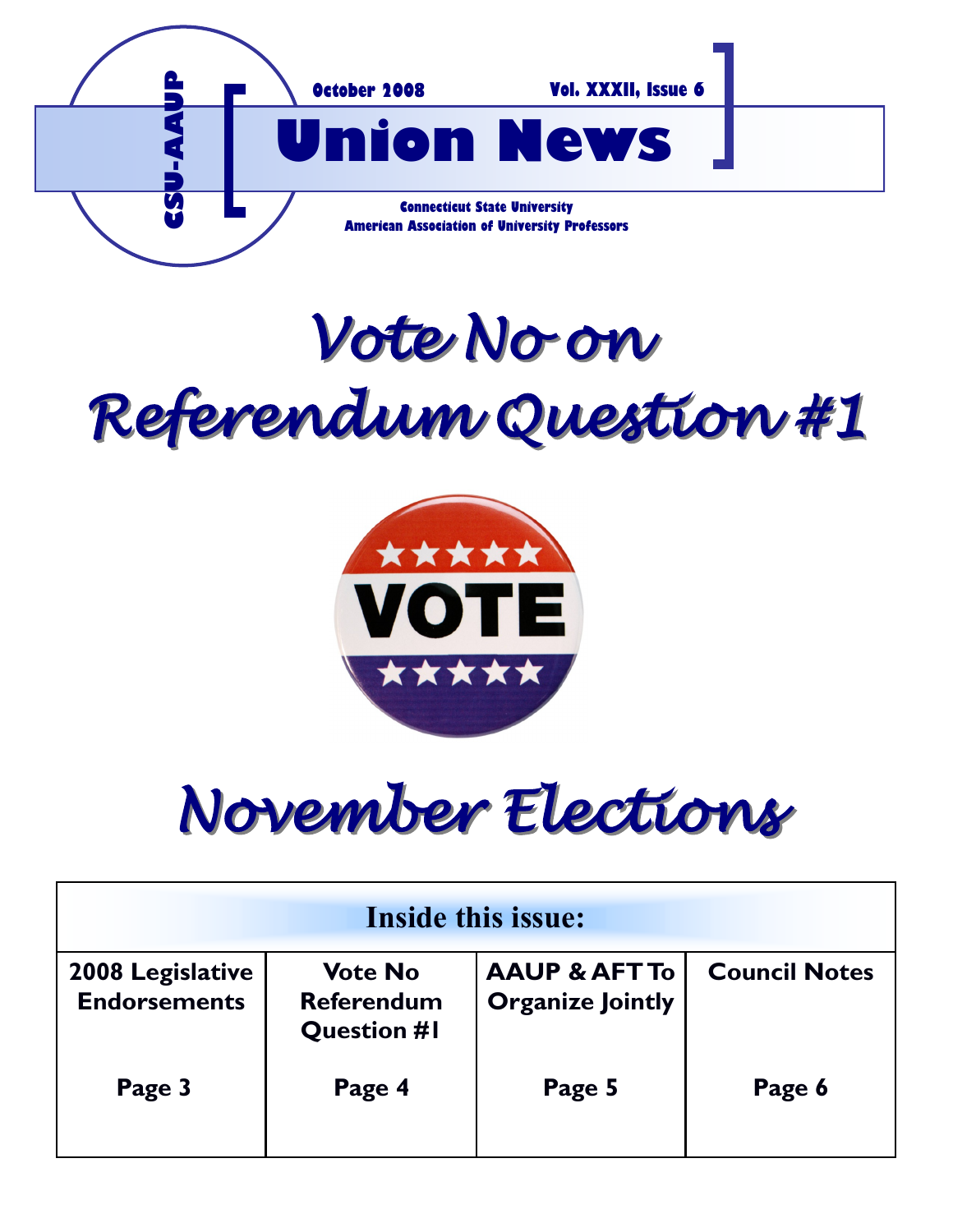#### **CSU-AAUP**

#### **Dates to Remember**

- **10/20**: DEC submits evaluations and appropriate recommendations to the Dean for 1st year renewals candidates (Jan. hires); 2nd year or later renewal candidates (Jan. hires); penultimate year tenure candidates (Aug. hires) and all promotion candidates submit relevant materials for consideration to the DEC
- **10/25:** Dean submits recommendations for first year renewal candidates (Jan. hires)
- **11/1:** Provost takes required action and informs first year renewal candidates (Jan. hires) of his decision; DEC submits evaluations and appropriate recommendations to the Dean for penultimate year tenure candidates (Jan. hires); professional assessment candidates submit relevant materials for consideration to the DEC

#### **11/4: VOTE**

- **11/13:** Dean submits recommendations for penultimate year tenure candidates (Jan. hires)
- **11/15**: DEC submits evaluations and appropriate recommendations to the Dean for 2nd year or later renewal candidates (Jan. hires), penultimate year tenure candidates (Aug. hires), and promotion candidates.
- **11/25**: University-wide P&T Committee submits recommendations to the Provost for penultimate year tenure candidates (Jan. hires)

**11/26-11/30:** Thanksgiving Recess (No Classes)

**11/30:** Provost takes required action and informs penultimate year tenure candidates (Jan. hires) of his decision

*Union News* CSU-AAUP Central Connecticut State University Marcus White Hall, Rooms 305, 307 & 310 New Britain, CT 06050 Phone (860) 832-3790 Fax (860) 832-3794 Email: aaup@ccsu.edu Website: www.ccsu.edu/aaup/csu

> Editor: Ellen Benson Bensonell@ccsu.edu

Voicemail must be provided for all CSU part-time faculty who request it. If you are interested, request one through your department chairperson. Voicemail can be remotely accessed from any telephone, making it

convenient for you and your students.



CSU-AAUP members can receive a **15% discount on Sprint Nextel plans**, for both new and existing customers. Sprint has also created a private online store for CSU-AAUP members only with special discounts. Contact your local AAUP office for more information!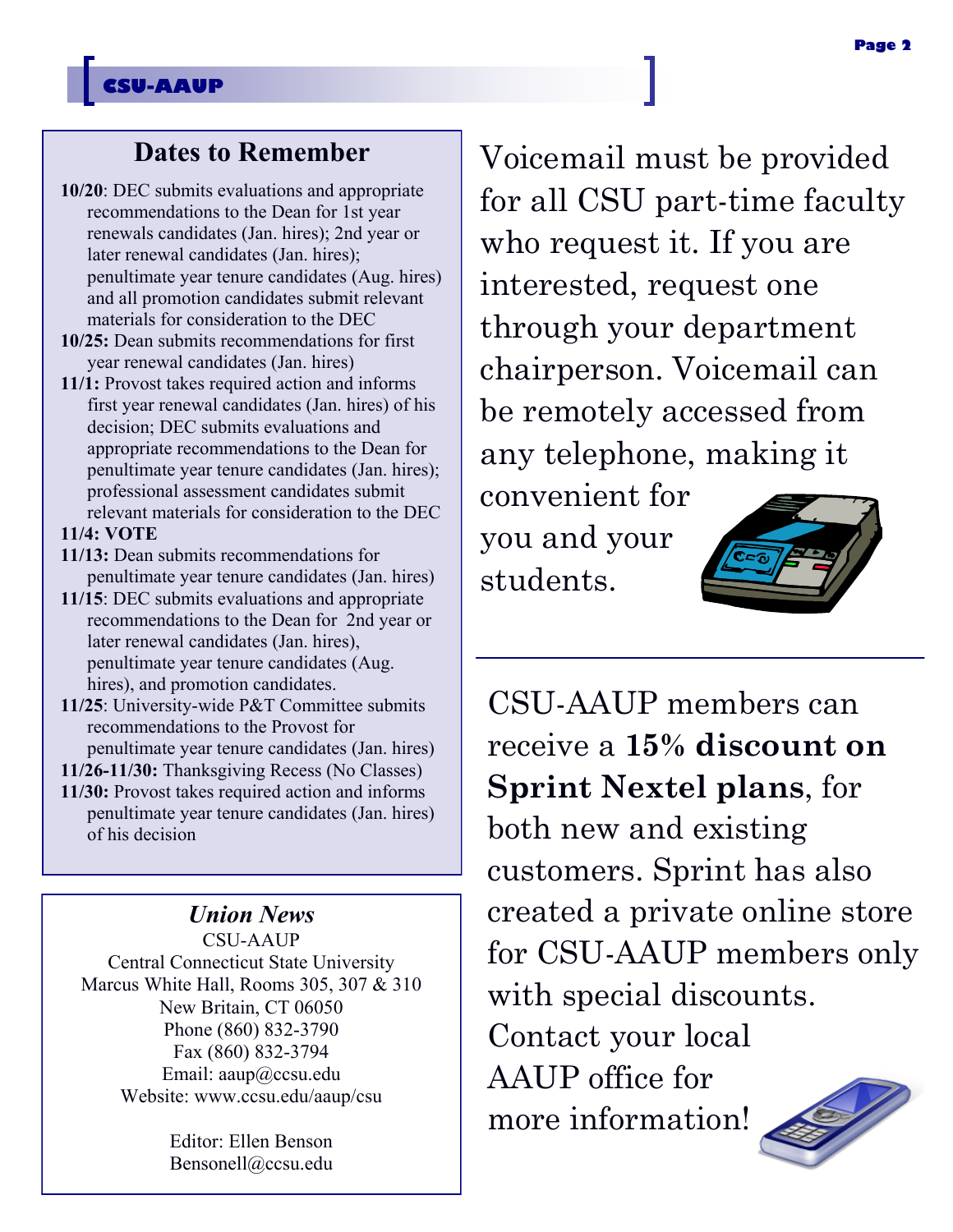

## **CSU-AAUP Page 3**

### **2008 Legislative Endorsements**

It is a very different world for our Political Action Committee this year. With the new public financing law in place, we can no longer give money to candidates we think will support public higher education and labor issues. However, we can still endorse and do independent work for candidates so long as there is no coordination with the candidate's campaign and we report all expenses. We sent out questionnaires to all candidates and reviewed the responses for their support for public higher education and collective bargaining. We expected fewer responses because of the new law and that was the case. The endorsement list is only available in the printed version of the *Union News*. Because our web site uses a state-supported server, we cannot post this list with the on-line version of the newsletter.

Despite these changes, we will not be completely inactive this year. We will be mailing our members in the endorsed districts urging them to vote for, support and help these candidates however they can (short of money, of course). We are also contracting with another organization that has a very good statewide mailing list for some targeted mailings to urge voters to support these candidates. None of this will be coordinated in any way with individual campaigns.

If you would like to contact any of these campaigns and provide some help for the candidates and are having trouble figuring out how to do that, please John Harmon, Chair CSU-AAUP PAC, 860-832-2789, harmonj@ccsu.edu) or Michelle Malinowski (860-832- 3790, MalinowskiM@ccsu.edu).

**For a list of endorsements please contact CSU-AAUP (860- 832-3790) to request a printed copy of the Union News.**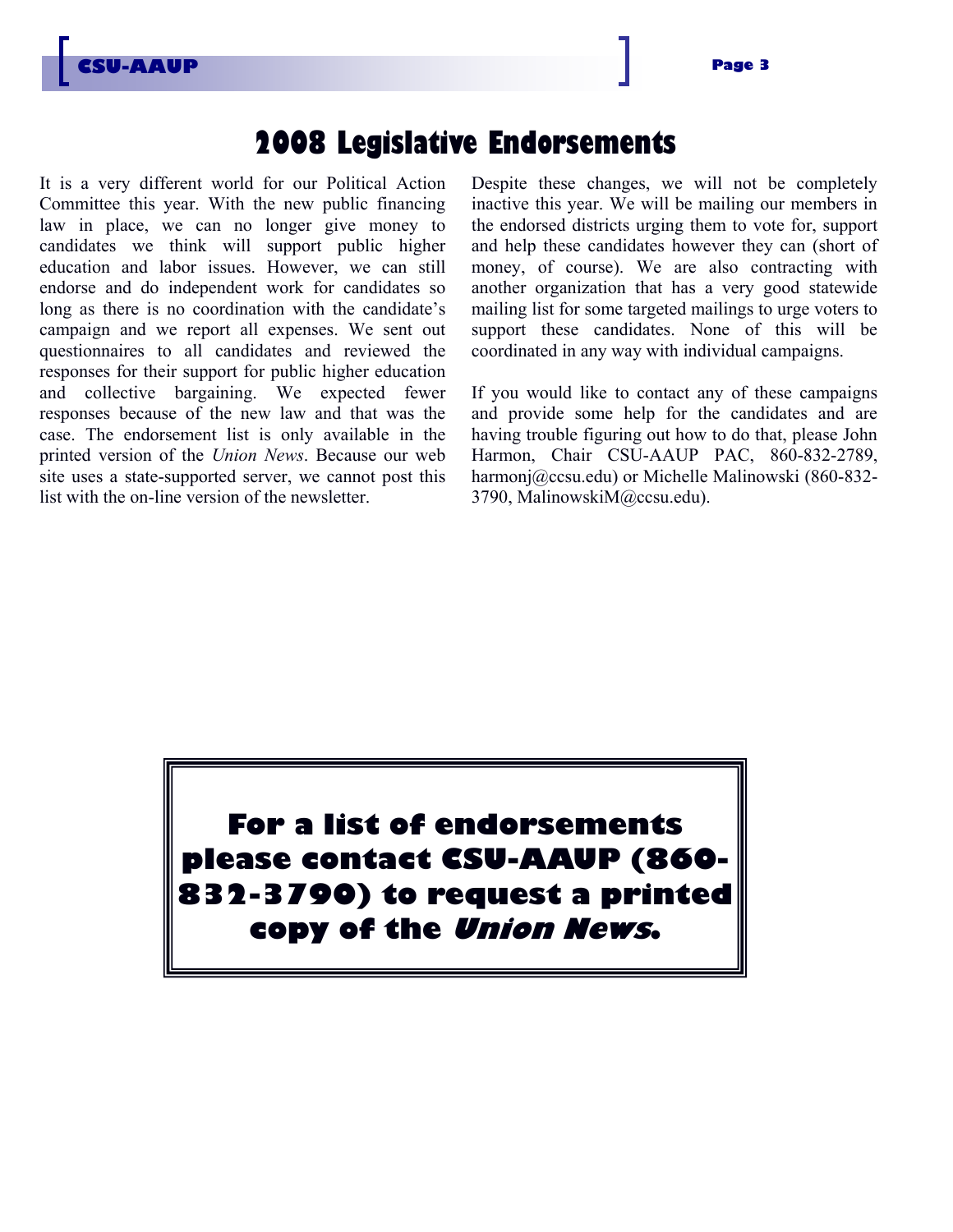

**CSU-AAUP**

# **On Referendum Question #1**

As the President of CSU-AAUP it is my responsibility to warn the membership of threats to its economic interests and to suggest steps that can be taken to defend our jobs, salaries, and benefits. The following are the facts related to Question #1 on this year's Connecticut ballot: *"Shall there be a Constitutional Convention to amend or revise the Constitution of the State?"*

Proponents of passage of this question include two anti -public sector groups in Connecticut, the Connecticut Tax Payers Association and the Yankee Institute. ([Yankee Institute Showdown Study\)](http://www.yankeeinstitute.org/files/pdf/83812_Yankee_Institute_Showdown_Study_PROOF.pdf) In recent press statements these groups have made clear their desire to incorporate into the state's constitution a provision for an initiative/referendum process, whereby voters can directly decide issues normally handled through the deliberative process of the General Assembly. Based on their statements and the actions of conservative groups in 31 other states, it seems likely that proposals to slash budgets, cap property taxes, *curtail binding arbitration, restrict collective bargaining*, and possibly to eliminate the income tax will follow if Question #1 passes. One needs only to look to Massachusetts to realize what the initiative process could mean for Connecticut. On the Massachusetts ballot this fall is a proposal to eliminate the state's income tax, a step that would deprive Massachusetts of 45% of its income and impact discretionary areas of the budget, including higher education, up to 60% of the current total. In other states, proposals to weaken public sector unions have repeatedly appeared on the ballot (e.g., Oregon). In California, state and municipal employee unions and their supporters spent \$140 million dollars to defeat a single initiative question to end collective bargaining for state employees.

In assessing the merits of Question #1 in Connecticut, the following points should be kept in mind:

Social scientists have proven that the proponents of major constitutional change are most often extremist elements of the left or right whose ideas have been rejected in the established political process. As political losers, their only hope is to overturn the existing rules of public policy deliberation and to replace them with electoral gimmicks in which special interest money and "30-second sound bites" replace the informed deliberations of elected legislators.

- If an initiative process is included in the Constitu- $\bullet$ tion, the inevitable result with be greatly increased spending on political campaigns. Proponents of such a process seek to outspend their opponents through the use of monies from national conservative organizations and to exhaust the energy and resources of the opposition. This is especially unfortunate now that Connecticut has passed a campaign finance law to limit political spending as one step toward shedding the label of *Corrupticut.* In most states that have passed initiative provisions, interest groups routinely spend tens of millions of dollars to influence the election.
- This is no vague, imaginary threat. Thirty-one states, primarily in the west and south, currently have initiative provisions. The states of California, Colorado, and Arizona offer testimony to the damage that can be done to the public sector though the initiative process. If an initiative provision ultimately emerges from a Connecticut constitutional convention, *all of our lobbying efforts of recent years will be negated*, CSU 20/20 Bonding Package will be compromised, and proposals to "equalize" our retirement and medical benefits with those of the private sector will be forthcoming. With the exception of the renegotiation of our health care benefits in 2017, this is the greatest economic threat we will face.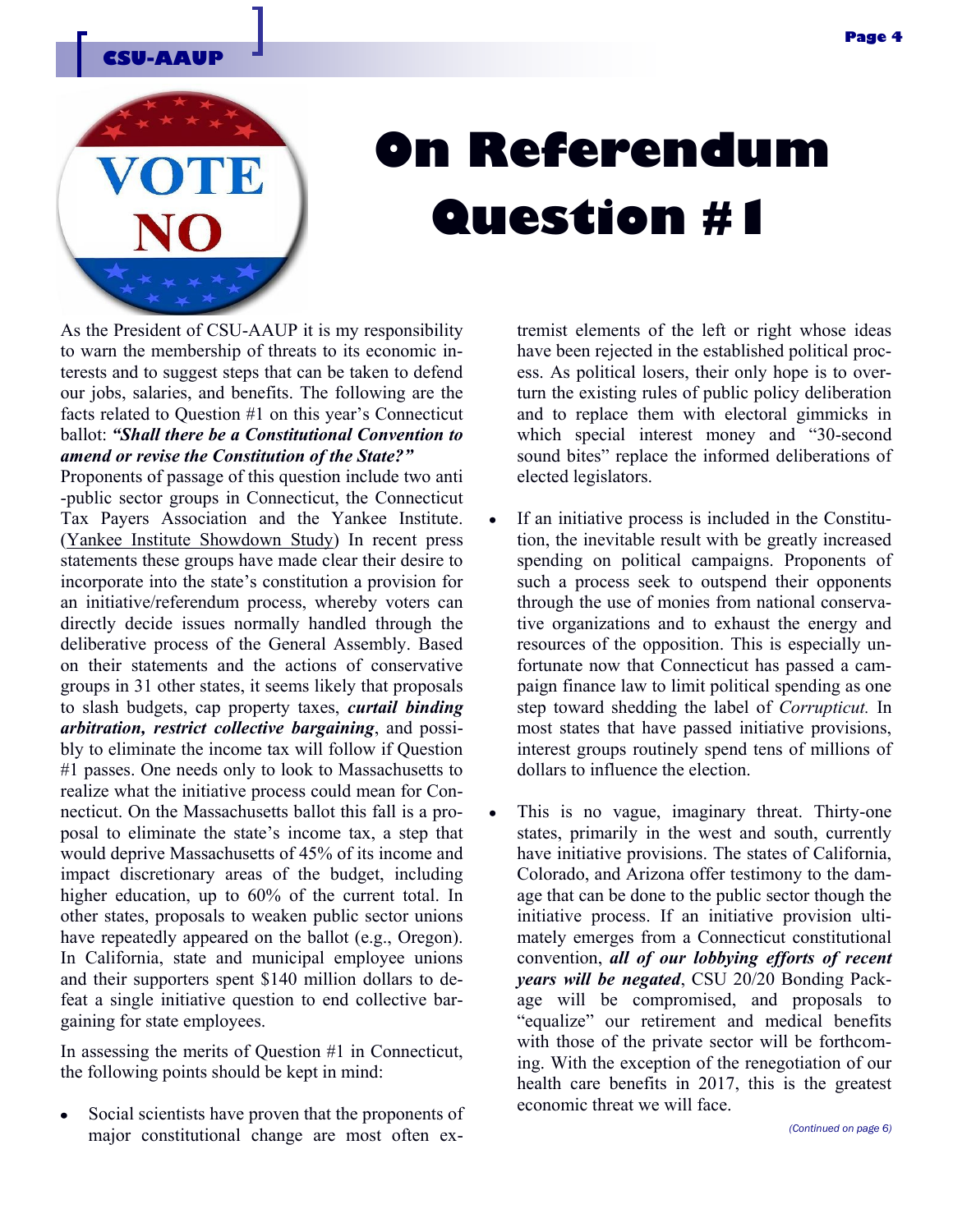### **AAUP and AFT Will Jointly Organize at Nation's Top Public Universities**

The American Federation of Teachers and the American Association of University Professors signed an agreement on September 17th that will bring the resources of both organizations together to jointly organize faculty and staff at our nation's top public institutions of higher education.

The two organizations have pledged to explore prospects for unionization on a number of campus, with a goal of launching two to four organizing drives within 18 months. This agreement is meant to build on the parties' previous success in organizing jointly both the full-time and part-time faculty at the University of Alaska and the University of Vermont.

This agreement seeks to advance the interests of the academic community and to create a climate conducive to aggressive joint organizing in a number of ways. The parties pledge to "enhance this cooperation at the national level on a broad range of public and professional issues in higher education". And although both organizations are free to continue their independent organizing programs and advocacy work, the no raid agreement now in effect will ensure that neither organization will take any actions that would interfere in the ongoing organizing or representation by the other.

"Drastic changes in higher education staffing levels, significant budget cuts and the corporatization of the university's research function have made it clear that faculty and staff at these institutions need a greater voice and more collective power within their workplace," said AFT President Randi Weingarten. "Organizing a union jointly affiliated with the AFT and the AAUP is the first step in that direction."

"The AAUP looks forward to reinforcing our long traditions of academic freedom and shared governance through a series of joint organizing campaigns with the AFT. Now, more than ever, these values need to be cemented in a collective bargaining contract," said AAUP President Cary Nelson. The AFT and the AAUP currently have seven locals in six states that already benefit from joint affiliations. The two organizations will begin meeting with faculty and staff immediately to determine other potential organizing opportunities. In addition, they will work together on efforts to address the ongoing academic staffing crisis, attacks on academic freedom and other key policy areas.

*The American Association of University Professors is a nonprofit charitable and educational organization that promotes academic freedom by supporting tenure, academic due process, and standards of quality in higher education. Founded in 1915, the AAUP has approximately 47,000 members at colleges and universities throughout the United States.*

*The AFT represents more than 1.4 million pre-K through 12th-grade teachers; paraprofessionals and other schoolrelated personnel; higher education faculty and professional staff; federal, state and local government employees; nurses and healthcare workers; and early childhood educators.*

*(Material taken from aaup.org)*